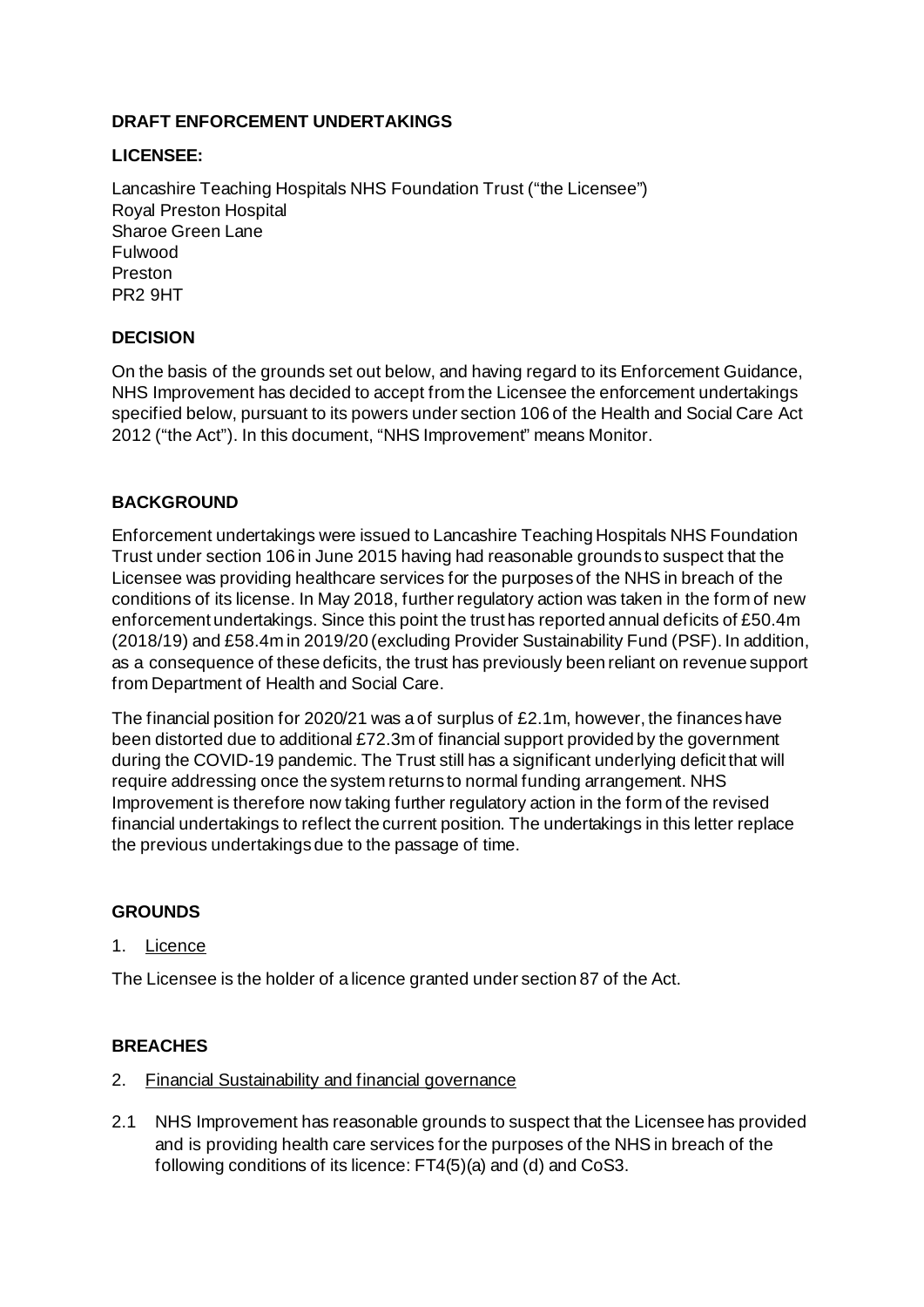## 2.2 In particular, the Licensee:

- 2.2.1 has reported annual deficits of £50.4m (2018/19) and £58.4m in 2019/20
- 2.2.2 set a draft deficit plan in 2020/21 pre COVID of £68.5m
- 2.2.3 has a significant underlying deficit of X (to be confirmed with the Licensee)
- 2.3 The matters set out above demonstrate a failure of governance and financial management by the Licensee, including, in particular:
	- 2.3.1 a failure by the Licensee to adopt and apply systems and standards of corporate governance and of financial management which reasonably would be regarded as:

(a) suitable for a provider of the Commissioner Requested Services provided by the Licensee, and

(b) providing reasonable safeguards against the risk of the Licensee being unable to carry on as a going concern.

2.3.2 a failure to establish and effectively implement systems and/or processes:

(a) to ensure compliance with the Licensee's duty to operate efficiently, economically, and effectively; and

(b) for effective financial decision-making, management, and control (including but not restricted to appropriate systems and/or processes to ensure the Licensee's ability to continue as a going concern)

## 3. Need for Action

NHS Improvement believes that the action which the Licensee has undertaken to take pursuant to the undertakings recorded here is action to secure that the breaches in question do not continue or recur.

### 4. Appropriateness of Undertakings

In considering the appropriateness of accepting in this case the undertakings set out below, NHS Improvement has taken into account the matters set out in its Enforcement Guidance.

### **UNDERTAKINGS**

The Licensee has agreed to give, and NHS Improvement has agreed to accept the following undertakings, pursuant to section 106 of the Act:

### 1. Financial planning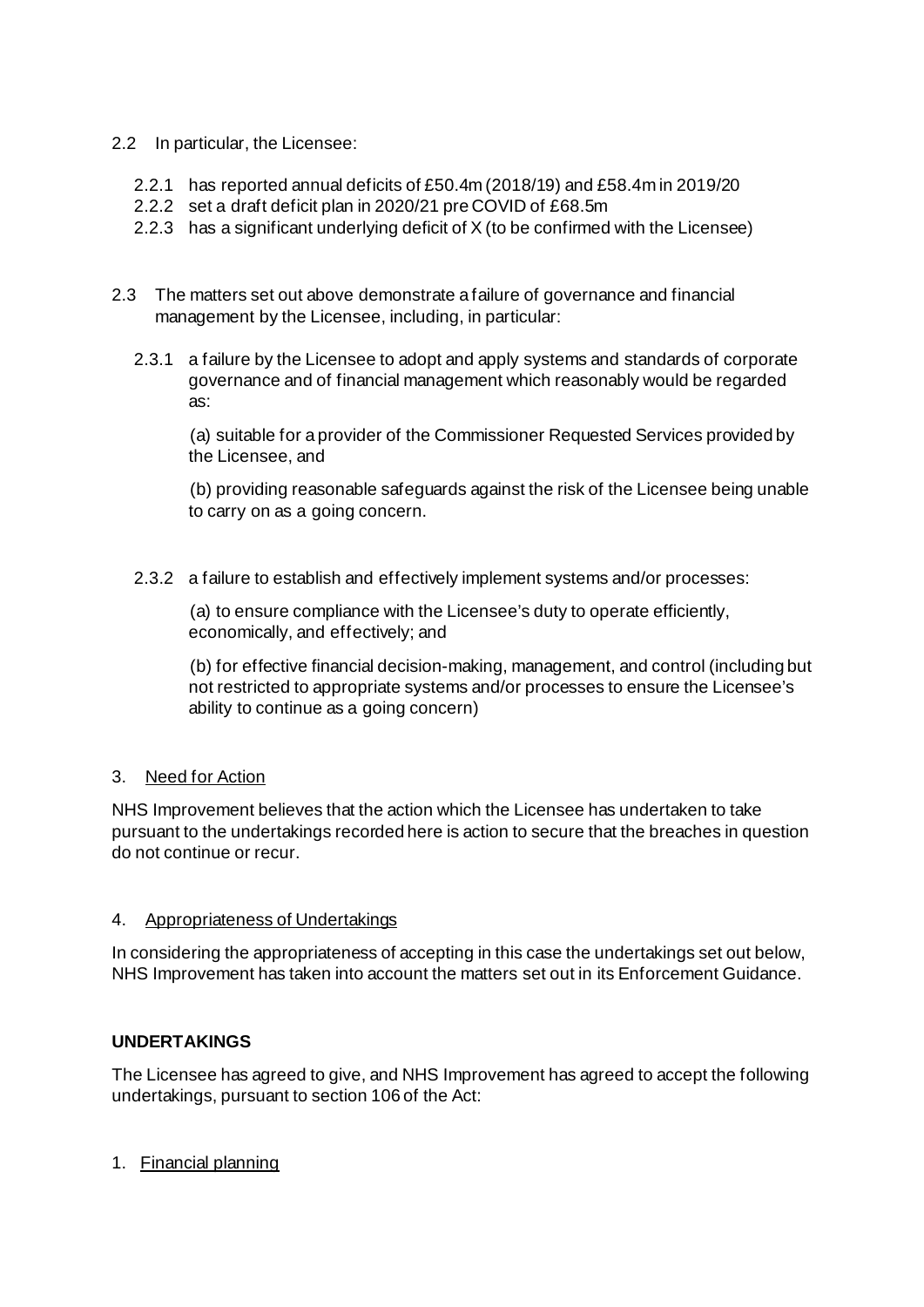- 1.1 The Licensee will deliver the Licensee's 2021/22 H2 Financial Plan once it has been agreed with the Lancashire and South Cumbria ICS, as part of an overall ICS balanced plan for 2021/22 H2.
- 1.2 The Licensee will deliver the Licensee's 2022/23 Financial Plan once it has been agreed with the Lancashire and South Cumbria ICS, as part of an overall ICS balanced plan for 2022/23.
- 1.3 The Licensee will ensure its underlying financial position improves during 2021/2022, as measured in the H2 2021/22 financial plan compared to 2022/23 opening financial plan.
- 1.4 The Licensee will ensure that robust financial controls, process, and governance is in place to ensure accurate financial reporting and to secure value for money.
- 1.5 The Licensee will cooperate and actively participate in the Lancashire and South Cumbria ICS financial sustainability and efficiency programmes, including by utilising national tools to identify unwarranted variation and productivity opportunities.
- 1.6 The Licensee will implement sufficient programme management and governance arrangements to enable delivery of the actions in the Financial Plan.

## 2. Funding conditions and spending approvals

- 2.1 Where interim support financing or planned term support financing is provided by the Secretary of State for Health to the Licensee pursuant to section 40 of the NHS Act 2006, the Licensee will comply with any terms and conditions which attach to the financing.
- 2.2 The Licensee will comply with any reporting requests made by NHS Improvement in relation to any financing to be provided to the Licensee by the Secretary of State for Health pursuant to section 40 of the NHS Act 2006.
- 2.3 The Licensee will comply with any spending approvals processes that are deemed necessary by NHS Improvement.

The undertakings set out above are without prejudice to the requirement on the Licensee to ensure that it is compliant with all the conditions of its licence, including any additional licence condition imposed under section 111 of the Act and those conditions relating to:

- compliance with the health care standards binding on the Licensee; and
- compliance with all requirements concerning quality of care.

Any failure to comply with the above undertakings will render the Licensee liable to further formal action by NHS Improvement. This could include the imposition of discretionary requirements under section 105 of the Act in respect of the breach in respect of which the undertakings were given and/or revocation of the licence pursuant to section 89 of the Act.